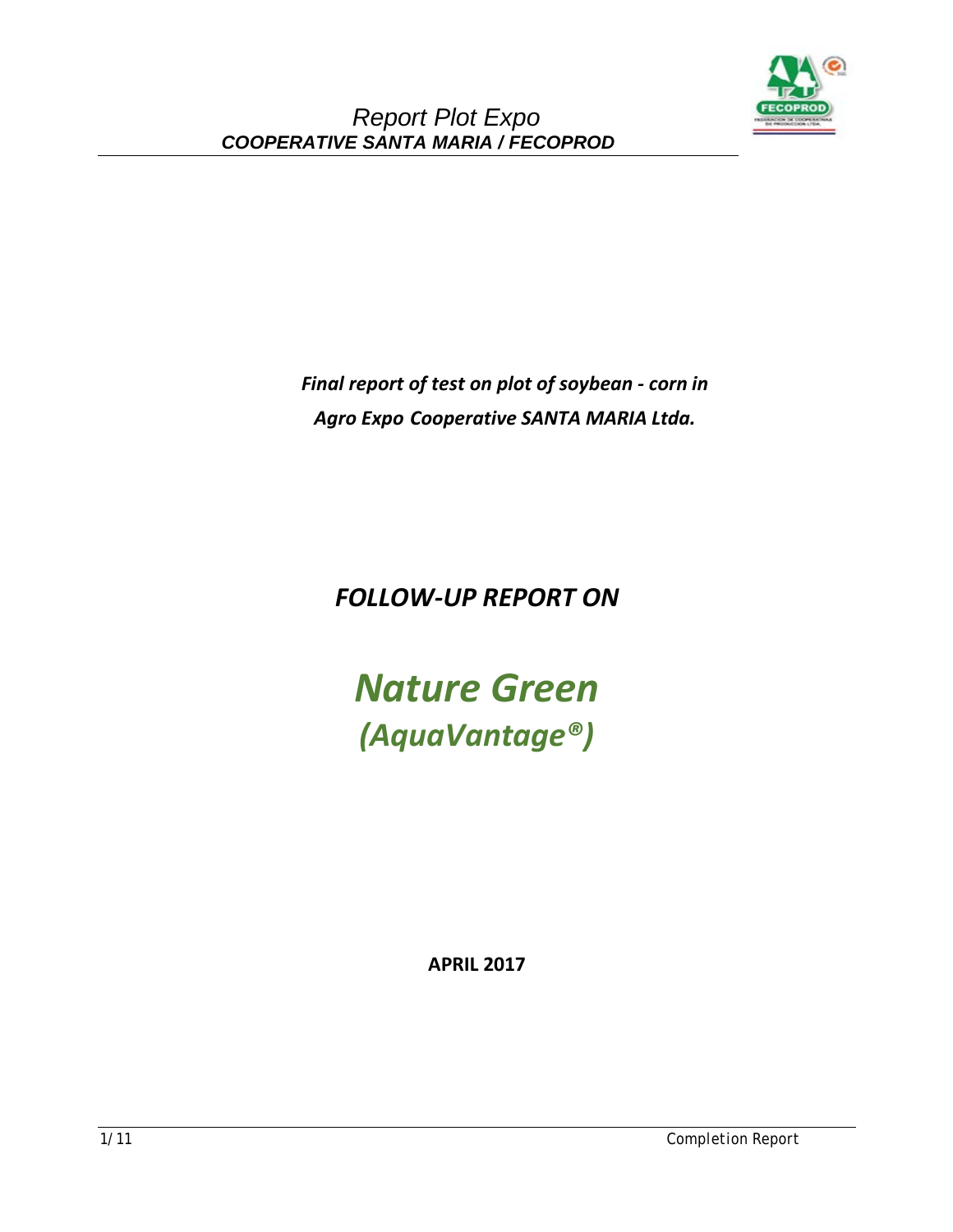

## **Content**

| 1.  |  |
|-----|--|
| 2.  |  |
| 2.1 |  |
| 2.2 |  |
| 2.3 |  |
| 2.4 |  |
| 2.5 |  |
| 3.  |  |
| 4.  |  |
| 4.1 |  |
| 5.  |  |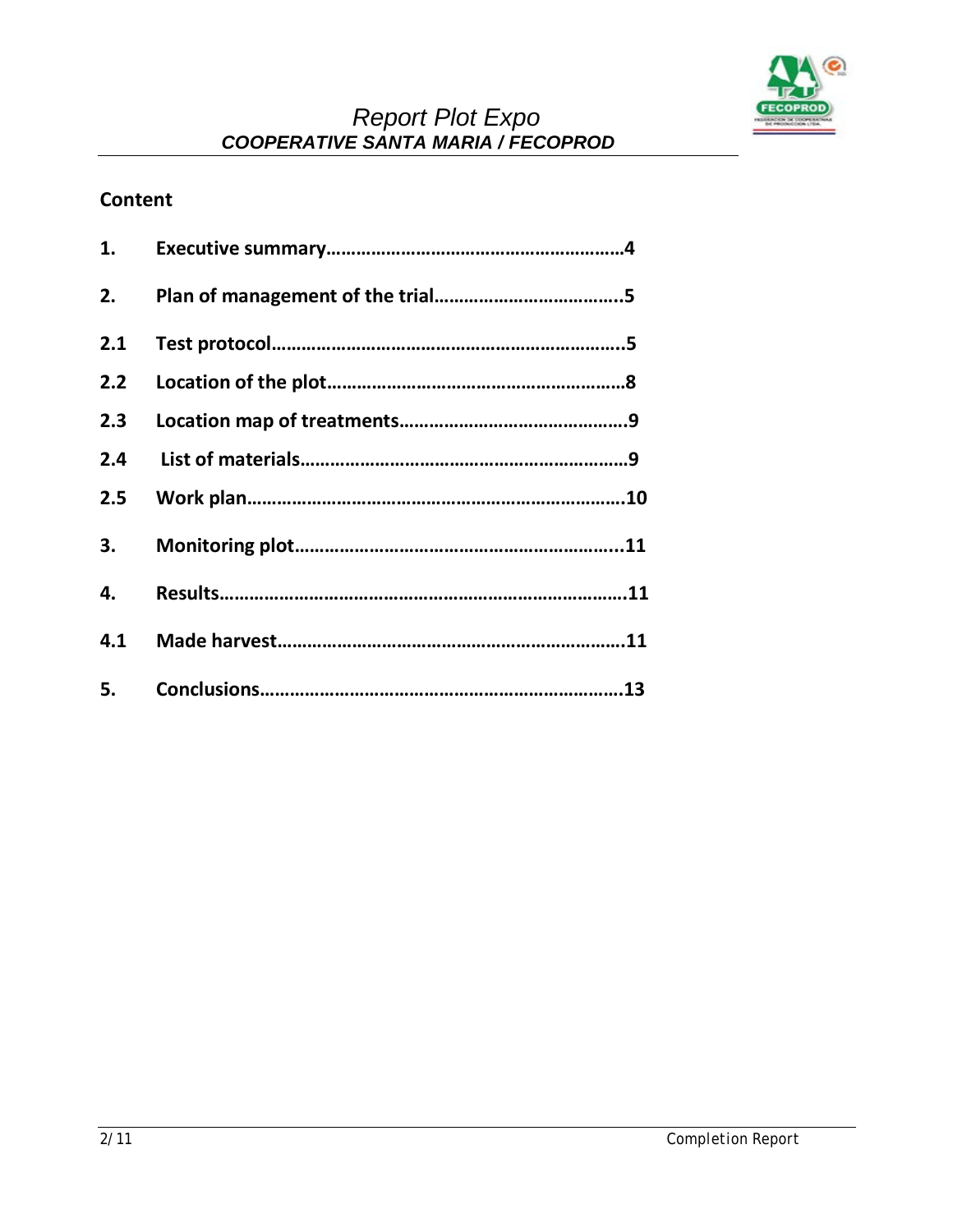### **1. Executive summary**

This document consists of a report of the results obtained during the implementation of a trial of the ECOP fertilizer bio (NPK + Nature Green) on cultivation of soybean and corn of the Cooperativa Santa Maria Ltda. (Coopasam), these works were implemented in the plot of "ECOP" located within the premises of Agro Expo, for the work they were considered the following specific aspects:

#### Fertilizers ECOP bio

ECOP fertilizer bio is a fertilizer consisting of a mix of fertilizer NPK ECOP over an aggregate of HUMUS, which makes a relationship of NPK 70% and 30% of HUMUS.

#### **Nature Green (AquaVantage®)**

It is a Hydrogel based natural biodegradable, non-toxic. It has a capacity to absorb up to 500 times its weight in water. Its main function is to absorb water and keep wet the area of development of the plant, either seed or roots. **NOTE: Nature Green (AquaVantage) application rate for corn and soybeans is 5 kg/ha. In this trial plot, only 1 kg was used.**

For the plot of corn, ECOP fertilizer used in this trial was the 08-20-10 physical mixture of Russian origin, with a uniform grain size and optimal distribution.

For the plot of soybeans, ECOP fertilizer used in this trial was the 04-30-10 physical mixture of Russian origin, with a uniform grain size and optimal distribution.

The work was conducted jointly with technicians of ECOP and FECOPROD.

Test is implemented on a plot of agricultural use, used annually for the demonstration of products of different agricultural companies, it has a surface area of approximately 720  $m<sup>2</sup>$ .

The proposal for work on corn, consisted in the comparison of production between 2 treatments of fertilization with the application of 300 kg / has base fertilizer + 1 kg of **Nature Green (AquaVantage®)** (when mixed with fertilizer) + 50 kg / has coverage of ammonium sulfate.

```
Treatment 1: 08-20 - 10 + Nature Green (AquaVantage®) + 21-00-00-22
```
Treatment 2: 08-20 - 10 + 21-00-00-22

The treatments were applied together

The proposal for work on soy, consisted of the comparison of production between 2 treatments of fertilization with the application of 300 kg / has base fertilizer + 1 kg of Nature Green (when mixed with fertilizer) + 50 kg / has coverage of potassium chloride (KCl).

```
Treatment 1: 04-30 - 10 + Nature Green (AquaVantage®) + 00-00-60
```
Treatment 2: 04-30 - 10 + 00-00-60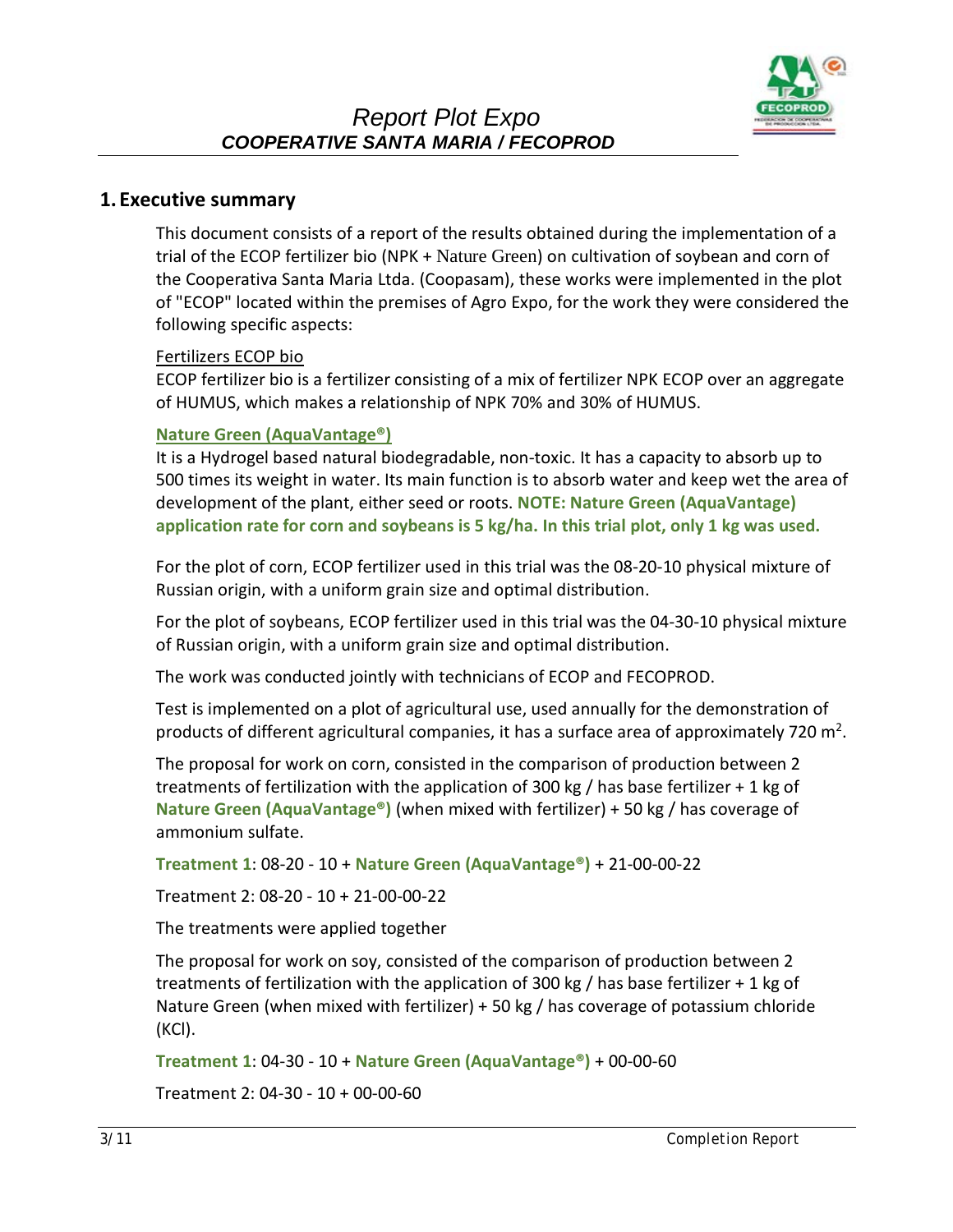

With planting, fertilizer was deposited at the side of the seed. This began the monitoring work and the corresponding evaluation between treatments and control until the harvest.

## **2. Plan of Management of the Trial**

#### **2.1 Test Protocol**

| <b>ECOP</b><br>PROTOCOL OF FERTILIZER TRIALS |                                                                                             |                         |                                  |           |  |  |  |  |  |
|----------------------------------------------|---------------------------------------------------------------------------------------------|-------------------------|----------------------------------|-----------|--|--|--|--|--|
| 1 TITLE OF THE WORK:                         | <b>Effect of chemical fertilizer with Nature Green</b><br>(AquaVantage) in soybean and corn |                         |                                  |           |  |  |  |  |  |
| 1.1 type of test                             |                                                                                             |                         | Plot demo                        |           |  |  |  |  |  |
| 1.2. the test surface                        |                                                                                             |                         | 24 m x 30 m                      |           |  |  |  |  |  |
| 2. PROVIDER OF THE PRODUCT.                  |                                                                                             |                         | <b>ECOP SA</b>                   |           |  |  |  |  |  |
| 3. RESPONSIBLE FOR TECHNICAL UNIT.           |                                                                                             |                         | MANAGEMENT OF PRODUCTION SUPPORT |           |  |  |  |  |  |
| 4. PROFESSIONAL RESPONSIBILITY.              |                                                                                             |                         | Victor Luis                      |           |  |  |  |  |  |
| 4.1 Phone                                    |                                                                                             |                         | 0984-222 553                     |           |  |  |  |  |  |
| 4.2 e-mail                                   | vpatino@fecoprod.com.py                                                                     |                         |                                  |           |  |  |  |  |  |
| 5. DATA OF PRODUCTION                        |                                                                                             |                         |                                  |           |  |  |  |  |  |
|                                              | Alto Paraná<br>Department                                                                   |                         |                                  |           |  |  |  |  |  |
|                                              | District<br>Minga Porá                                                                      |                         |                                  |           |  |  |  |  |  |
|                                              | Cooperative / institution                                                                   | Cooperativa Santa Maria |                                  |           |  |  |  |  |  |
| 5.1 location                                 | Producer                                                                                    |                         | <b>ECOP</b>                      |           |  |  |  |  |  |
|                                              | Plot                                                                                        |                         | Agro Expo                        |           |  |  |  |  |  |
|                                              | Elevation                                                                                   | 347 m                   |                                  |           |  |  |  |  |  |
|                                              | Latitude                                                                                    | S 24 ° 44' 58, 2ND      |                                  |           |  |  |  |  |  |
|                                              | Length                                                                                      |                         | W 54 ° 53' 11, 1"                |           |  |  |  |  |  |
|                                              | Cultivation                                                                                 | Corn                    | Size                             | 12 x 29 m |  |  |  |  |  |
|                                              | Variety                                                                                     | 30A37                   | Between rows                     | 90 cm     |  |  |  |  |  |
| 5.2 crop                                     | Date of cultivation                                                                         | 23/11/2016              | rows x trat                      | 13        |  |  |  |  |  |
|                                              | Direct seeding                                                                              | Yes                     | Plants/HA                        | 66,000    |  |  |  |  |  |
|                                              | Previous crop                                                                               | Fallow                  | plants/m                         | 6         |  |  |  |  |  |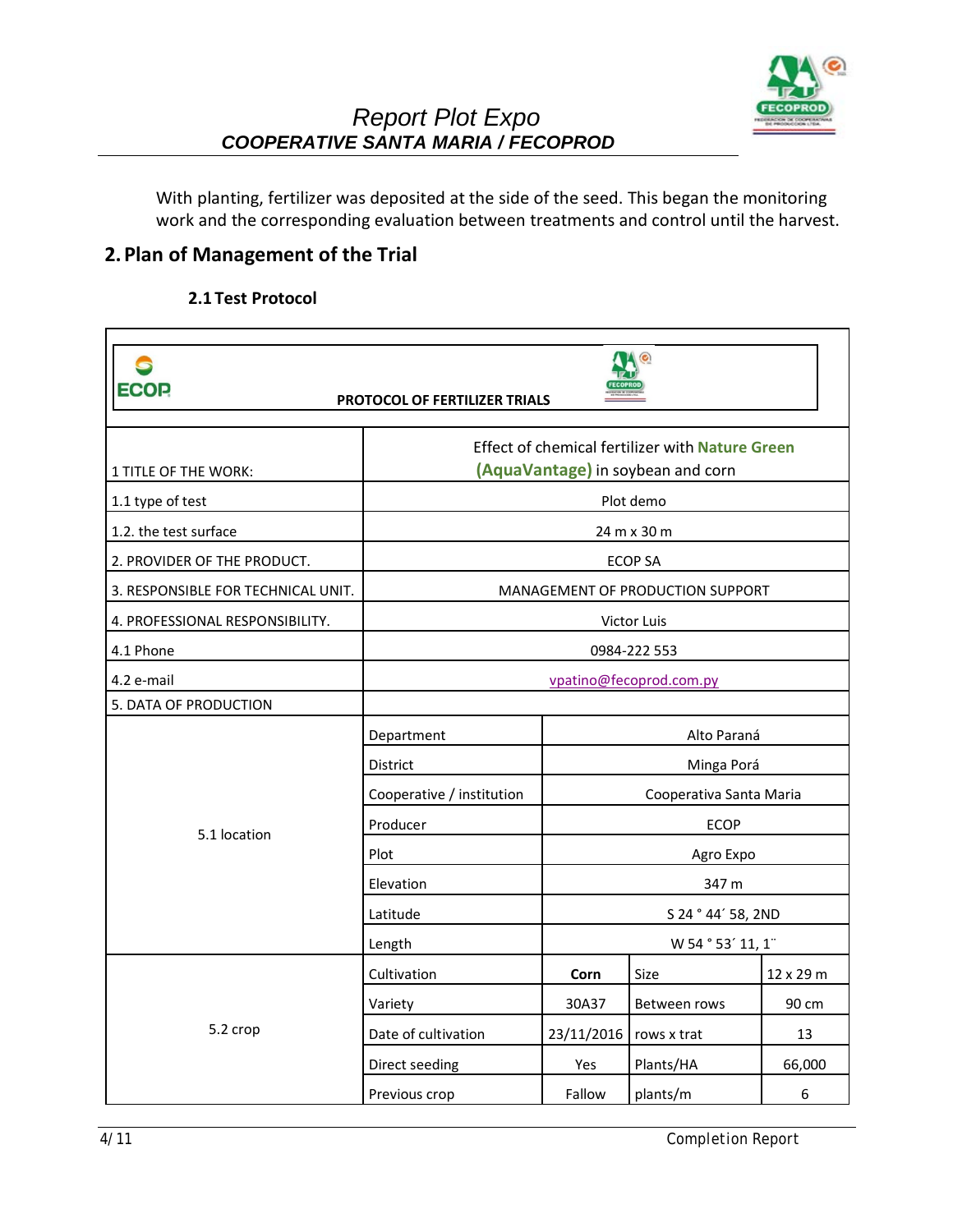

|                                                                                                                                                                                                                | Cultivation         |             | Soybeans        | <b>Size</b>    | 12 x 29 m |  |  |  |  |  |
|----------------------------------------------------------------------------------------------------------------------------------------------------------------------------------------------------------------|---------------------|-------------|-----------------|----------------|-----------|--|--|--|--|--|
|                                                                                                                                                                                                                |                     |             | SOJAPAR         |                |           |  |  |  |  |  |
|                                                                                                                                                                                                                | Variety             |             | R <sub>19</sub> | Between rows   | 45 cm     |  |  |  |  |  |
| 5.3 cultivation                                                                                                                                                                                                | Date of cultivation |             | 23/11/2016      | rows x trat    | 24        |  |  |  |  |  |
|                                                                                                                                                                                                                | Direct seeding      |             | Yes             | Plants/HA      | 260,000   |  |  |  |  |  |
|                                                                                                                                                                                                                | Previous crop       |             | Fallow          | plants/m       | 12        |  |  |  |  |  |
|                                                                                                                                                                                                                | pH (H2O)            |             | 5.77            | Phosphorus (P) | 18.41     |  |  |  |  |  |
|                                                                                                                                                                                                                | M.O.                |             | 4.94            | Potassium (K)  | 0.61      |  |  |  |  |  |
| 5.4 results of soil                                                                                                                                                                                            | % Clay              |             | 55              | Calcium (Ca)   | 6.73      |  |  |  |  |  |
|                                                                                                                                                                                                                | <b>CIC</b>          |             | 12.18           | Magnesium (Mg) | 2.18      |  |  |  |  |  |
|                                                                                                                                                                                                                | % V                 |             |                 | Sulphur (S)    | 0.64      |  |  |  |  |  |
| 6. TRIALS:                                                                                                                                                                                                     |                     |             |                 |                |           |  |  |  |  |  |
| 6.1 plan of handling corn                                                                                                                                                                                      |                     | Treatment 1 |                 | Treatment 2    |           |  |  |  |  |  |
| 08-20-10                                                                                                                                                                                                       |                     | 300 kg      |                 | 300 kg         |           |  |  |  |  |  |
| <b>Nature Green</b>                                                                                                                                                                                            |                     |             |                 |                |           |  |  |  |  |  |
| (AquaVantage®)                                                                                                                                                                                                 |                     | 1 kg        |                 | 0 kg           |           |  |  |  |  |  |
| 21-00-00-22 (coverage)                                                                                                                                                                                         |                     | 50 kg       |                 | 50 kg          |           |  |  |  |  |  |
| 6.2 management soy plan                                                                                                                                                                                        |                     | Treatment 1 |                 | Treatment 2    |           |  |  |  |  |  |
| 04-30-10 Bio                                                                                                                                                                                                   |                     | 300 kg      |                 | 300 kg         |           |  |  |  |  |  |
| <b>Nature Green</b>                                                                                                                                                                                            |                     |             |                 |                |           |  |  |  |  |  |
| (AquaVantage®)                                                                                                                                                                                                 | 1 kg                |             |                 | 0 kg           |           |  |  |  |  |  |
| 00-00-60 (coverage)                                                                                                                                                                                            |                     | 50 kg       |                 | 50 kg          |           |  |  |  |  |  |
| 7. COMMENTS                                                                                                                                                                                                    |                     |             |                 |                |           |  |  |  |  |  |
| The application of 300 kg of fertilizer is making the relationship to one hectare. 54 kg of fertilizer were<br>used for each experimental plot + 1 kg of Nature Green (AquaVantage®), for treatments 1 in corn |                     |             |                 |                |           |  |  |  |  |  |
| and soybeans. Nature Green (AquaVantage®) application is 5 kg per hectare.                                                                                                                                     |                     |             |                 |                |           |  |  |  |  |  |

8. LOCATION MAP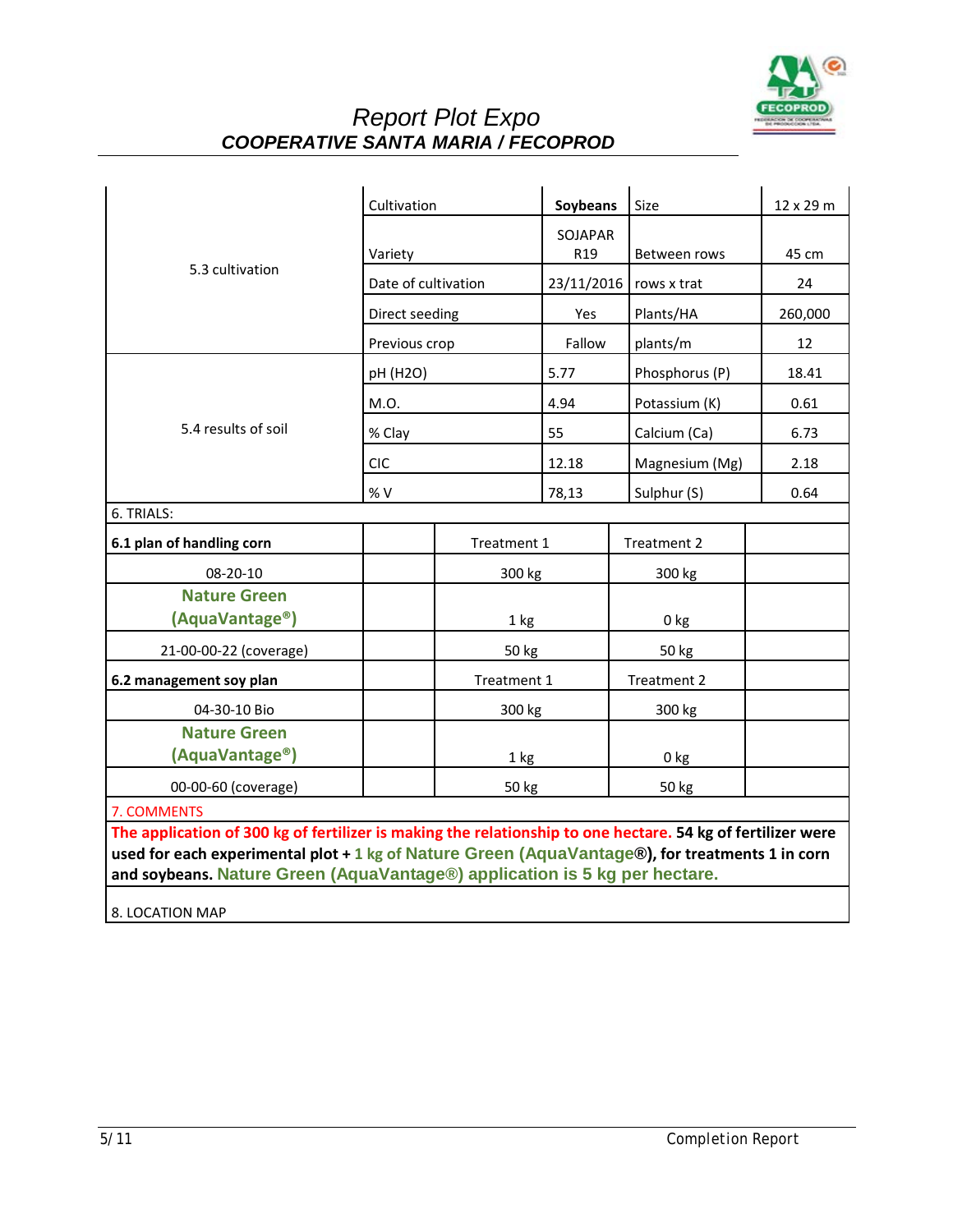

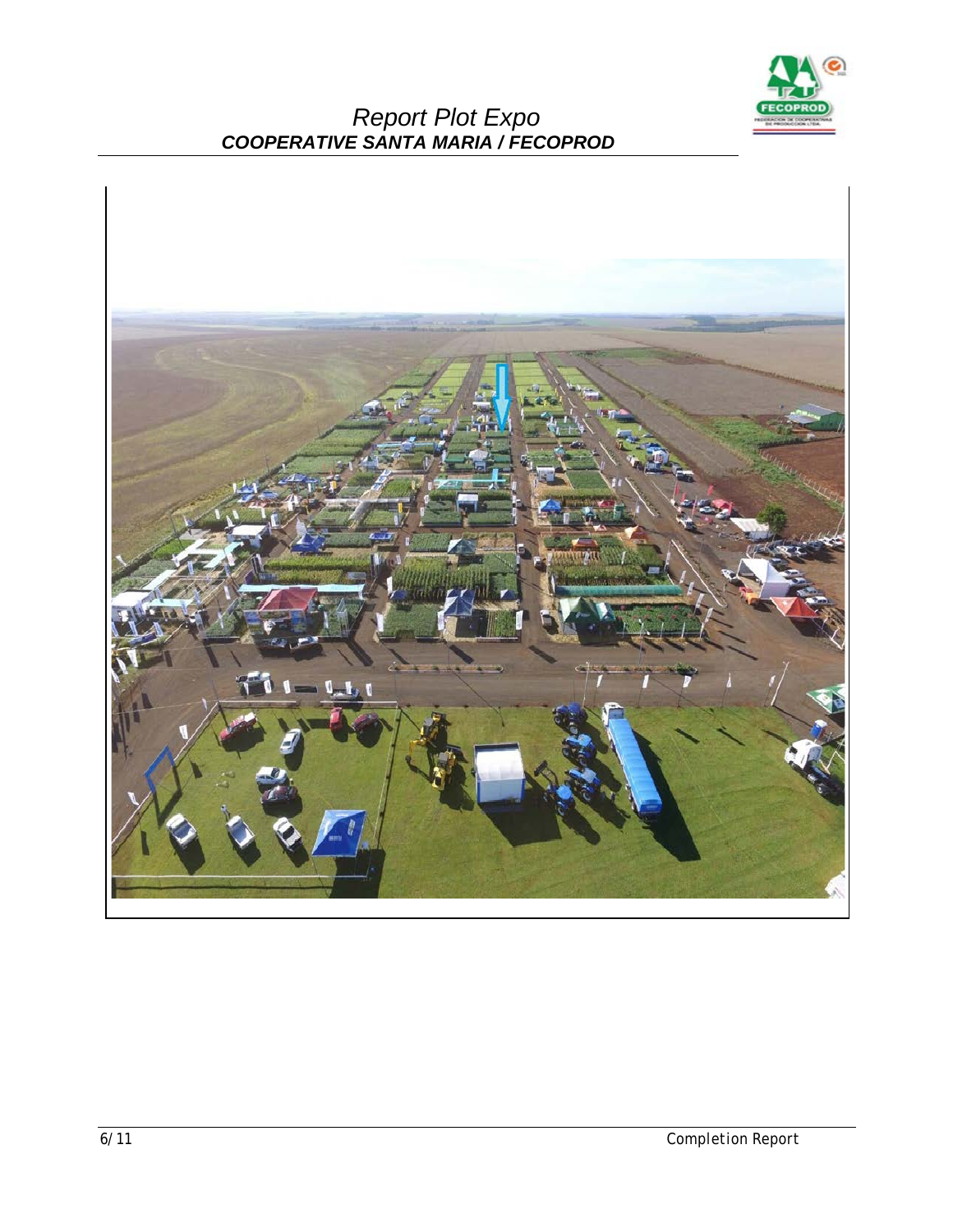

### **2.2 Location of the Plot**



The plot is located within the premises of the Agro Expo Coopasam of property of the Cooperative Santa Maria Ltda. with a surface of approximately 720  $m^2$ , located on the superhighway of Itaipu km 115 Minga Porã, Department of Alto Paraná.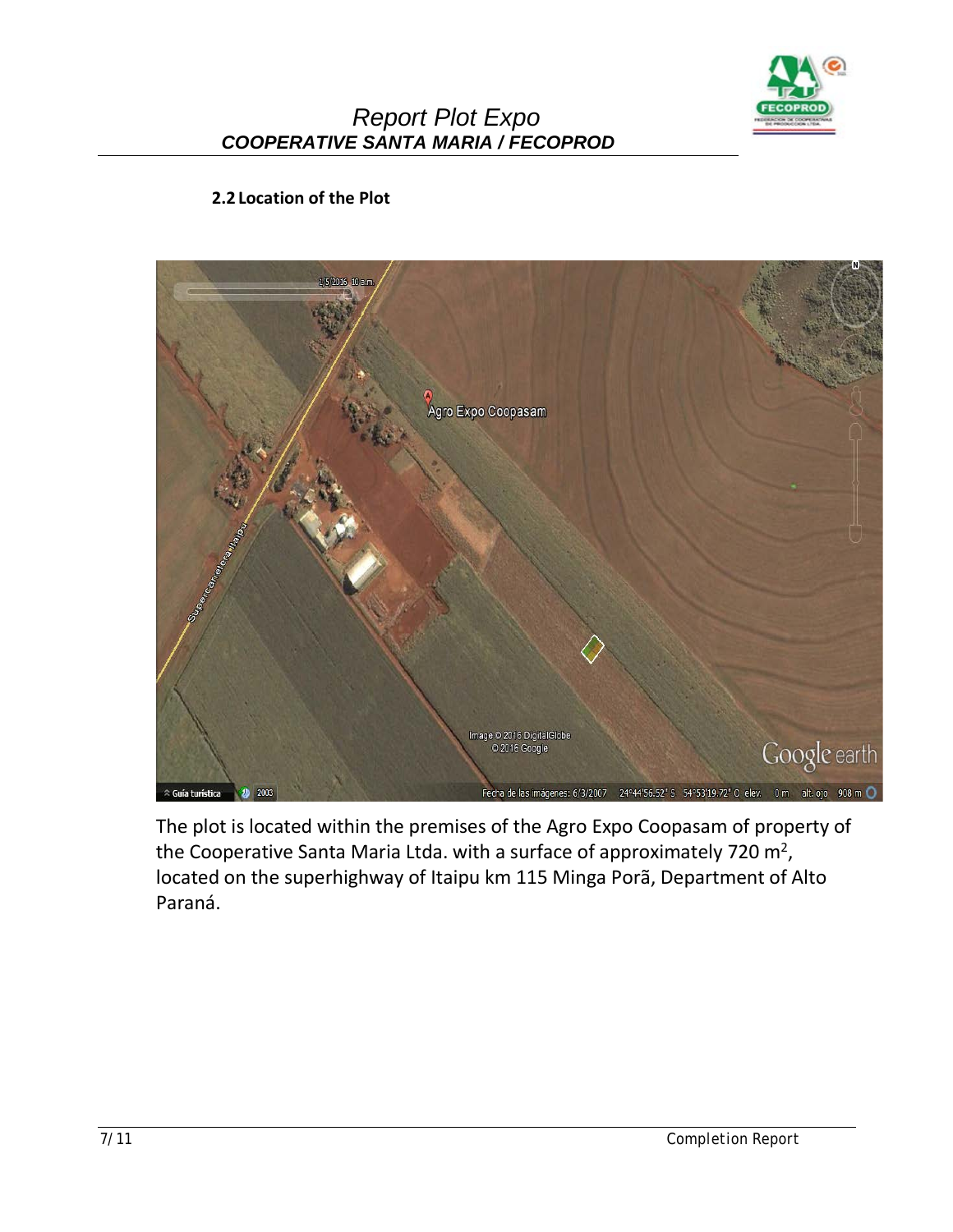

### **2.3 Location Map of Treatments**



On the map above you can see each of the treatments.

### **2.4 List of materials**

| A technical inputs                                 | <b>Detail</b>                          | Quantity         | <b>Observations</b>           |  |  |  |  |  |
|----------------------------------------------------|----------------------------------------|------------------|-------------------------------|--|--|--|--|--|
| Soybean seed                                       | SOJAPAR R19                            | 5 kg             | By Fecoprod                   |  |  |  |  |  |
| Seed corn                                          | Morgan 30A37                           | 5 kg             | By Fecoprod                   |  |  |  |  |  |
| <b>Fertilizers</b>                                 | 08-20-10 bio                           | 10 <sub>kg</sub> | Supplied by Ecop SA           |  |  |  |  |  |
| Fertilizers                                        | 04-30-10 bio                           | 10 <sub>kg</sub> | Supplied by Ecop SA           |  |  |  |  |  |
| <b>Nature Green</b><br>(AquaVantage <sup>®</sup> ) | Almidon-g - potassium<br>salt 88% poly | 5 kg             | <b>Arnaldo (Nature Green)</b> |  |  |  |  |  |
| Plant protection products                          |                                        |                  | Supplied by field technician  |  |  |  |  |  |
| OBS: The seeds already been previously treated.    |                                        |                  |                               |  |  |  |  |  |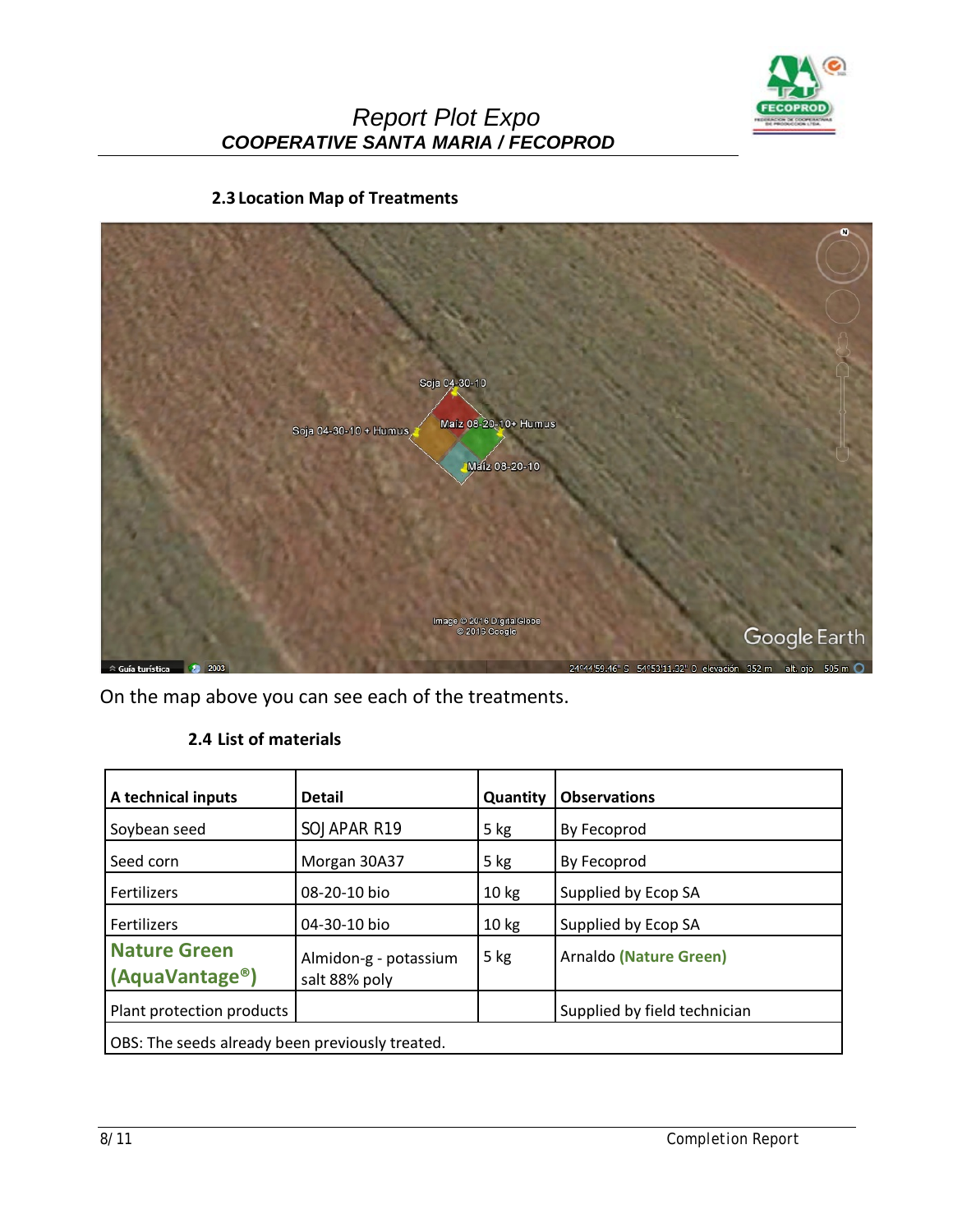

#### **2.5 Plan of Work**

| <b>Activities</b>  | November |   | December |   | January |   | February |   | March |   |   |   |   |   |   |   |   |   |   |   |
|--------------------|----------|---|----------|---|---------|---|----------|---|-------|---|---|---|---|---|---|---|---|---|---|---|
|                    |          | 2 | 3        | 4 |         | 2 | 3        | 4 |       | 2 | 3 | 4 | 1 | 2 | 3 | 4 | 1 | 2 | 3 | 4 |
| Dewatering of      |          |   |          |   |         |   |          |   |       |   |   |   |   |   |   |   |   |   |   |   |
| the plot           |          |   |          |   |         |   |          |   |       |   |   |   |   |   |   |   |   |   |   |   |
| Planting of        |          |   |          |   |         |   |          |   |       |   |   |   |   |   |   |   |   |   |   |   |
| Soybeans           |          |   |          |   |         |   |          |   |       |   |   |   |   |   |   |   |   |   |   |   |
| Fertilization      |          |   |          |   |         |   |          |   |       |   |   |   |   |   |   |   |   |   |   |   |
| <b>Weekly Care</b> |          |   |          |   |         |   |          |   |       |   |   |   |   |   |   |   |   |   |   |   |
| Agro Expo          |          |   |          |   |         |   |          |   |       |   |   |   |   |   |   |   |   |   |   |   |
| Coopasam           |          |   |          |   |         |   |          |   |       |   |   |   |   |   |   |   |   |   |   |   |
| Harvest and        |          |   |          |   |         |   |          |   |       |   |   |   |   |   |   |   |   |   |   |   |
| Evaluation         |          |   |          |   |         |   |          |   |       |   |   |   |   |   |   |   |   |   |   |   |

The plot that was planted with soybean variety SOJAPAR R19, which has the following characteristics:

Asian soybean rust resistance, is also tolerant to glyphosate (RR1).

It has semi-precoz cycle. It has good adaptability to soils with medium and high fertility.

The plot which was sown with maize variety 30A37 Morgan, has the following characteristics:

Presents early cycle, the plant height can you get up to 2 m., grains have a yelloworange coloration of a semi-hard texture, leaves good coverage.

Plant protection and cultural management was conducted by Mr. Valmir Mohr, with technical advice from the engineer Gabriel Báez.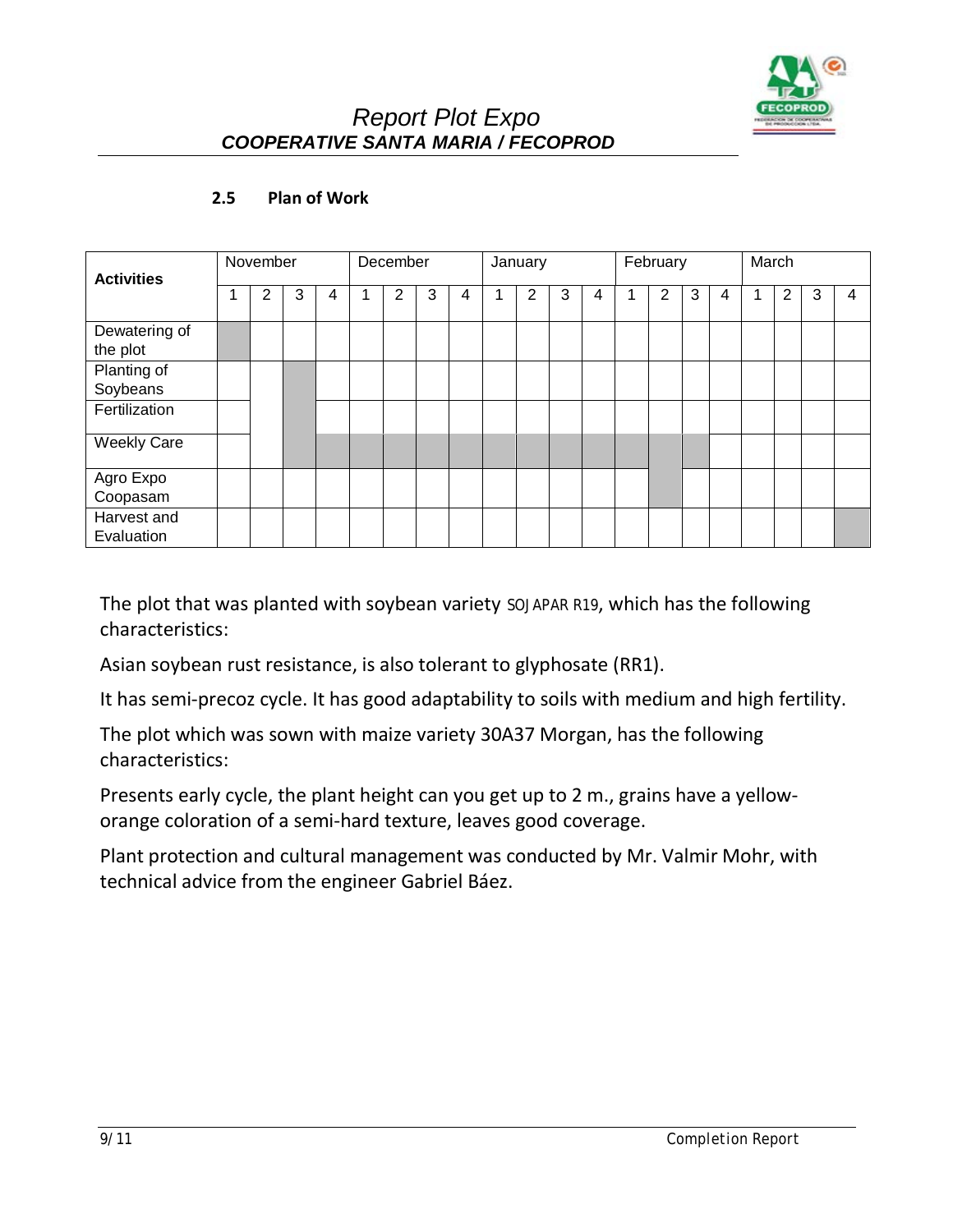

### **3.Monitoring Plot**

The monitoring was conducted in the cultivation of soybeans, on Saturday, February 18, during the expo Coopasam, where 5 plants were extracted by treatment, in the middle of each plot and proceeded to count the number of pods/beans:

| Number of pods/plant soybeans - Treatment 1 |         |         |         |         |         |                            |  |  |  |
|---------------------------------------------|---------|---------|---------|---------|---------|----------------------------|--|--|--|
|                                             | Plant 1 | Plant 2 | Plant 3 | Plant 4 | Plant 5 | <b>Total of pods/beans</b> |  |  |  |
| 1 grain sheaths                             | 3       |         |         |         |         | 12                         |  |  |  |
| 2 grains pods                               | 19      | 6       | 10      | 12      | 23      | 70                         |  |  |  |
| Pods of 3 beads                             | 31      | 24      | 10      | 21      | 34      | <b>120</b>                 |  |  |  |
| 4 beans pods                                |         |         |         |         |         |                            |  |  |  |
| <b>Total of pods</b>                        | 54      | 30      | 24      |         | 61      |                            |  |  |  |

| Number of pods/plant soybeans - Treatment 2                               |    |    |    |    |    |     |  |  |  |  |
|---------------------------------------------------------------------------|----|----|----|----|----|-----|--|--|--|--|
| Total of pod/beads<br>Plant 2<br>Plant 4<br>Plant 5<br>Plant 1<br>Plant 3 |    |    |    |    |    |     |  |  |  |  |
| 1 grain sheaths                                                           |    |    |    |    |    |     |  |  |  |  |
| 2 grains pods                                                             | 10 |    |    | 13 | 13 | 45  |  |  |  |  |
| Pods of 3 beads                                                           | 19 | 17 | 11 | 26 | 18 | 91  |  |  |  |  |
| 4 beans pods                                                              |    |    |    |    |    |     |  |  |  |  |
| <b>Total of pods</b>                                                      | 31 | 22 | 16 | 43 | 33 | 145 |  |  |  |  |

# **The pods/plant for the Treatment 1 average is 41 pods**

The average number of pods/plant for **Treatment 2 is 29 pods**